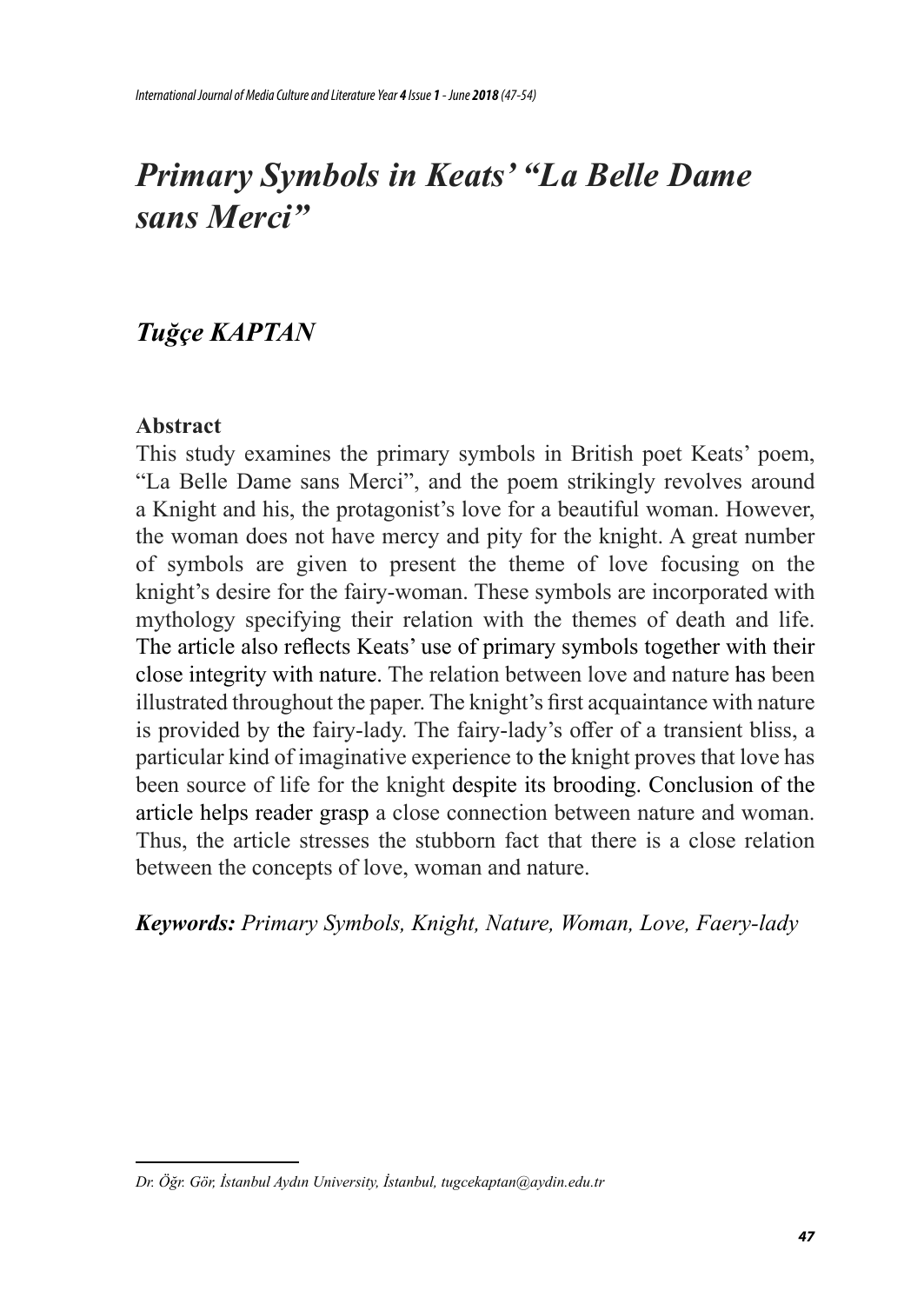## **John Keats'in La Belle Dame Sans Merci Şiirinde Bulunan Başat Semboller**

## **Öz**

Bu çalışma, İngiliz şair Keats'in "La Belle Dame sans Merci" adlı şiirindeki başat sembolleri incelemekte olup ve şövalyenin peri kadar güzel bir kadına olan sevgisini ele almaktadır. Ancak, kadın şövalyeye karşı hiçbir şekilde merhamet ve acıma duygusu göstermemektedir. Makalede, şövalyenin, peri kadına olan arzusunu dile getiren aşk temasını anlatmak için çok sayıda sembol kullanıma yer verilmiştir. Bu semboller, ölüm ve yaşam temalarını konu alan mitolojik öğelerle birleştirilmiştir. Makale ayrıca Keats'in kullandığı başat sembollerin, doğayla olan bütünlüklerini göstermektedir. Makale, aşk ve doğa arasındaki benzer unsurları konu edinmiştir. Şövalyenin doğayla ilk tanışma durumu peri-kadın tarafından sağlanır. Peri-kadının, şövalyeye geçici bir mutluluk ve özel bir tür hayali deneyim sunma durumu, şövalye için sevginin, kendi içindeki zorluklarına rağmen yaşam kaynağı, kutsal olma durumunu ortaya koyuyor. Makalenin sonucu ise, okuyucunun doğa ile kadın arasındaki yakın bağlantıyı anlamasına yardımcı olur. Bu nedenle, makalenin sonunda aşk, kadın ve doğa arasında inkar edilemez ilişkinin varlığının su götürmez bir gerçek olduğu vurgulanır.

*Anahtar Kelimeler: Başat Semboller, Şovalye, Kadın, Doğa, Aşk, Peri Kadın*

#### **Primary Symbols**

The British poet John Keats' poem "La Belle Dame sans Merci" (1819) abounds in symbols which strikingly revolve around the protagonist knight's love for a beautiful woman who does not have pity. The primary symbols which are in association with mythology strikingly illustrate love as a symbol of life and death, thus showing its fundamentality and integrity to nature.

"La Belle Dame sans Merci" is a romantic poem, therefore embodies the features of the Romantic period. In order to analyze the poem effectively, it is important to have background knowledge about the period. The Romantic period in Britain starts with the French Revolution in 1789 and ends with the Reform Act of 1832. The French Revolution was effective in the emergence of 'liberty, equality, and fraternity' (Carter, Lea 103).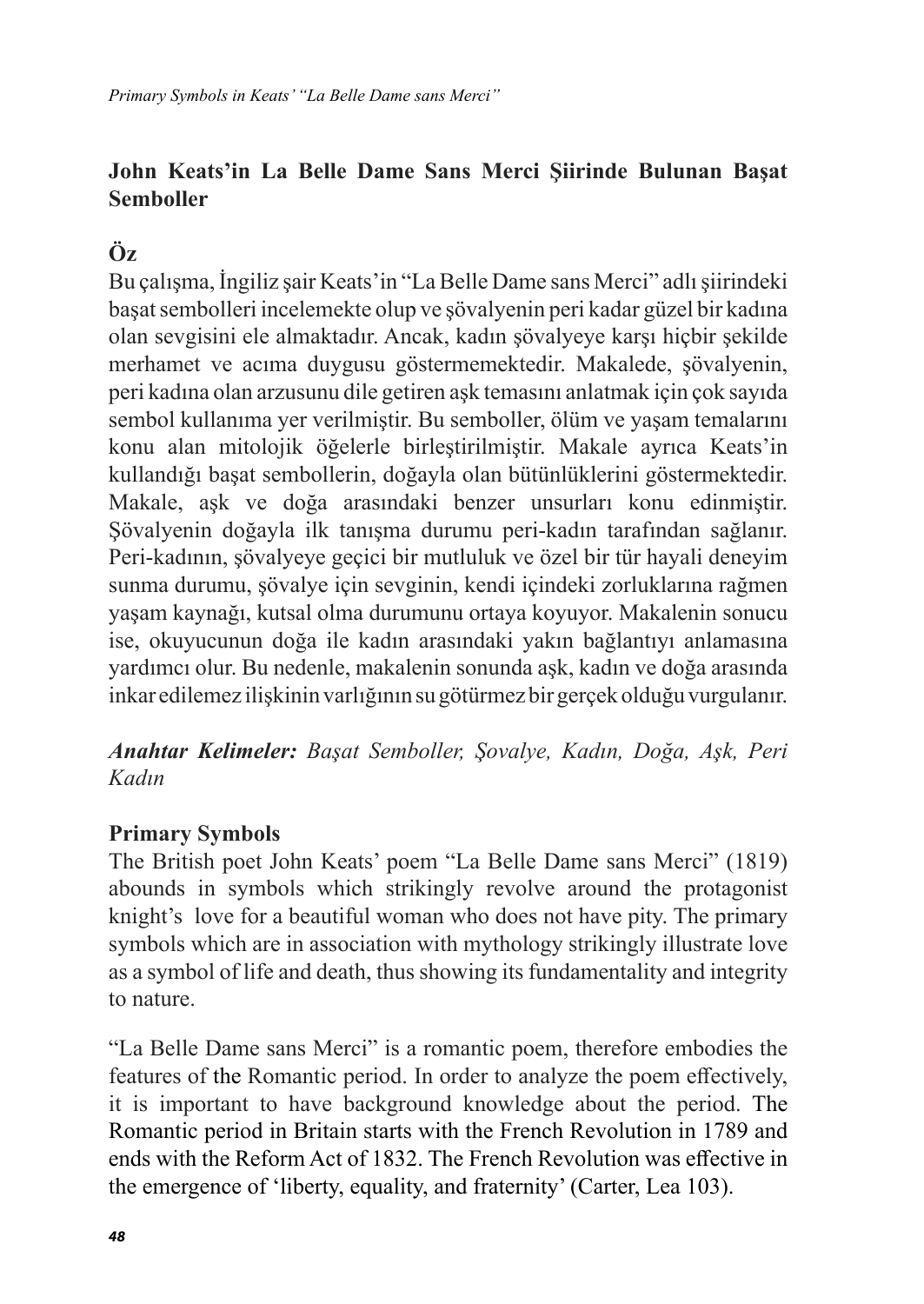The spirit of 'liberty, equality, and fraternity' has led to some changes in the individual's way of thinking and heart became more important than the head. In other words, heart controlled the head and hence importance given to intellect lost its influence, leaving its place to the individual feelings.

Differences emerging in thinking paved the way for writers to change the theme and the language in literature. Therefore, for Romantics, individual spirit, imagination, feelings, symbolism and nature became more of an issue.

As stated before, symbolism and myth were highly important for Romantics because they were nature's language and helpful to express the unspeakable. For this reason, Romantics attached a great importance to the use of symbols in their works of art. In her essay, "Language Strange*,"* Weismann states 'nature speaks through the poet's senses, she can be a moral instructor" (96). Weismann suggests that nature addresses the poet's senses, emotions, imaginations and feelings and in that sense helps to express the inexpressible. In a way, nature becomes a part of the poet's sensory organs. In fact, nature's becoming a part of sense organs shows us that nature is a bridge between the poet and the poet's senses. Nature is the silent teacher of the universe, the implied meaning lying under the silence of nature can be understood with the help of symbols since they utter the unspeakable.

Keats' "La Belle Dame sans Merci" opens with the protagonist, knightat-arms and fractions of nature. "Alone and palely loitering, / the sedge is wither'd from the lake, / and no birds sing" (Keats I. 3- 5). In these lines, the hidden message is given through nature's language which is symbols. When these two lines are read, we dive into a turbulent mood since the grass has died off around the lake and birds do not sing. Nature tries to explain something giving this desolate and turbulent autumn landscape that lacks liveliness and vitality. Nature's lifeless being symbolizes death in the poem. Nature becomes a place of lifelessness for the protagonist, 'knight- at- arms' and he chooses to wait all alone.

"I see a lily on thy brow/ with anguish moist and fever dew/ and on thy cheeks a fading rose" (Keats 3. IX -11). The Knight-at-arms is as pale as a lily flower and sweating, as if he suffers from an illness and also on his cheeks the blush of life quickly fades away.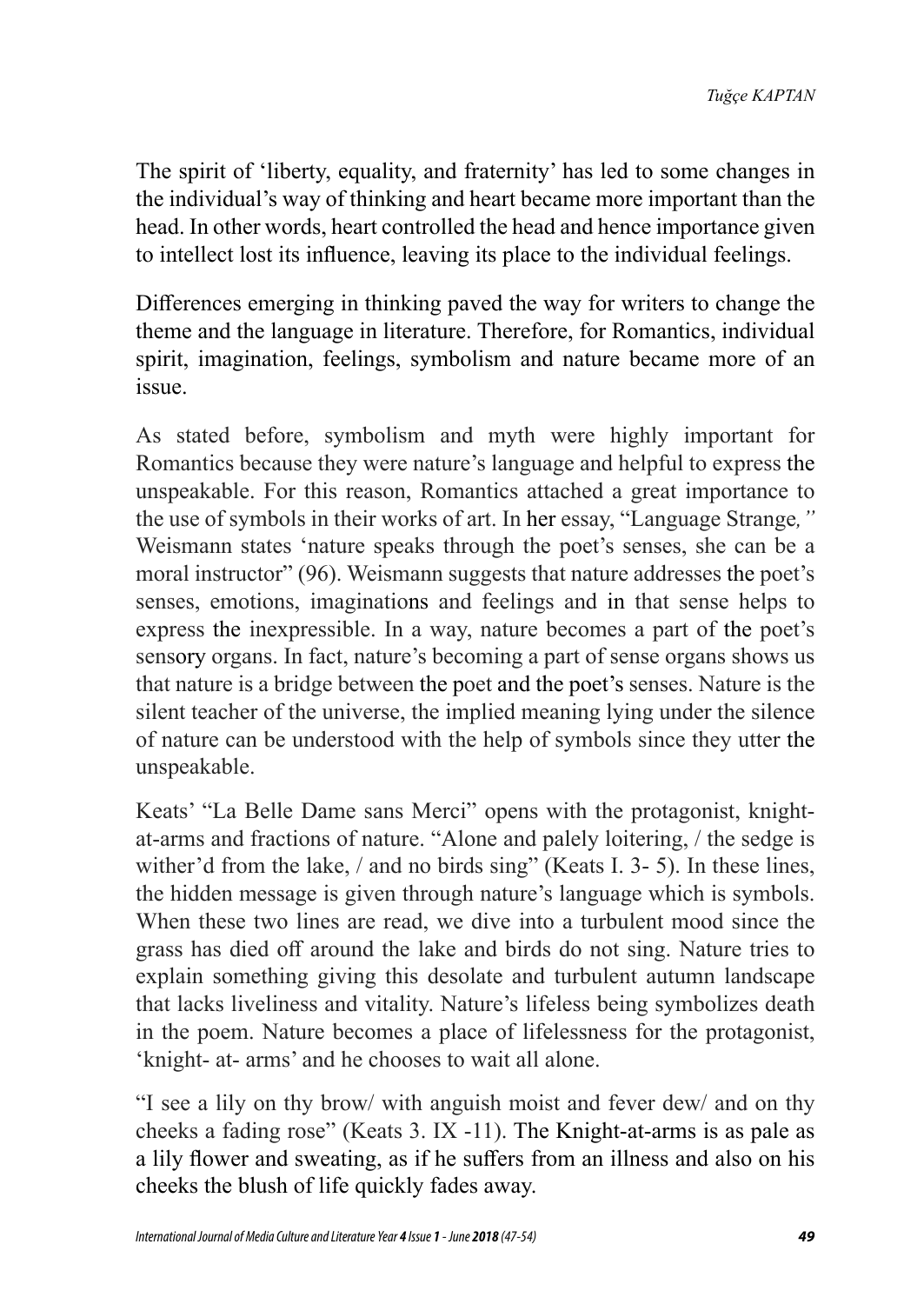Burwell also suggests that "the flower imagery here is twofold. The immediate effect is that the knight-at-arms is proven to be literally pale hence the lily—and there is a color fast fading in his cheeks" (4). Twofold flower imagery given in these lines embodies two connotations. One of them is Lily and it is the symbol of the Greek goddess Hera, it connotes purity. Lilies are also connected with death as well. Considering negative and positive meanings of this flower, the symbolic meaning of lily in these lines recalls the coldness of death with close relation to the knight's love for the fairy lady. This symbolic relation of death may be presented through his unrequited love for his fairy love. He might be suffering from an unrequited love and for this reason his hope has faded.

When a person loses his or her hope to live, that person feels on the verge of death without any spark of life. Moreover, roses are the symbols of love but fading roses on the protagonist's cheeks may again illustrate the loss of hope concerning the love since the Knights-at-arms might have been entrapped by a woman.

For those counted reasons, these lines suggest the symbolic relation between love and death through the integrity of nature using the symbolic meanings of rose and lily.

"So haggard and so woe-begone?" (Keats II. 4). He is so tired and may be immersed in sorrow. Something makes the protagonist feel sorrowful. Keats said in his letters "Sorrow is Wisdom" (qtd in Burwell 80). According to the Keats, wisdom comes after sorrow. The mood of sorrow in this poem emerges as a result of the knight-at-arms' sad mood which is reflected through nature's barren landscape.

He is sorrowful because the fairy-woman might have entrapped pale kings, and princes as well and pale warriors: "I saw pale kings and princess too, / pale warriors, death pale were they all" (Keats X.1-2). He might have been disappointed since the knight-at-arms was not the only man the fairy-woman flirts with. Through sorrow, he might be a wise man but with pain in the heart. At the end of the poem, we come across these lines: "And this is why I sojourn here, /alone and palely loitering, /though the sedge is wither'd from the lake, / and no birds sing" (Keats XII.1-4). Since he has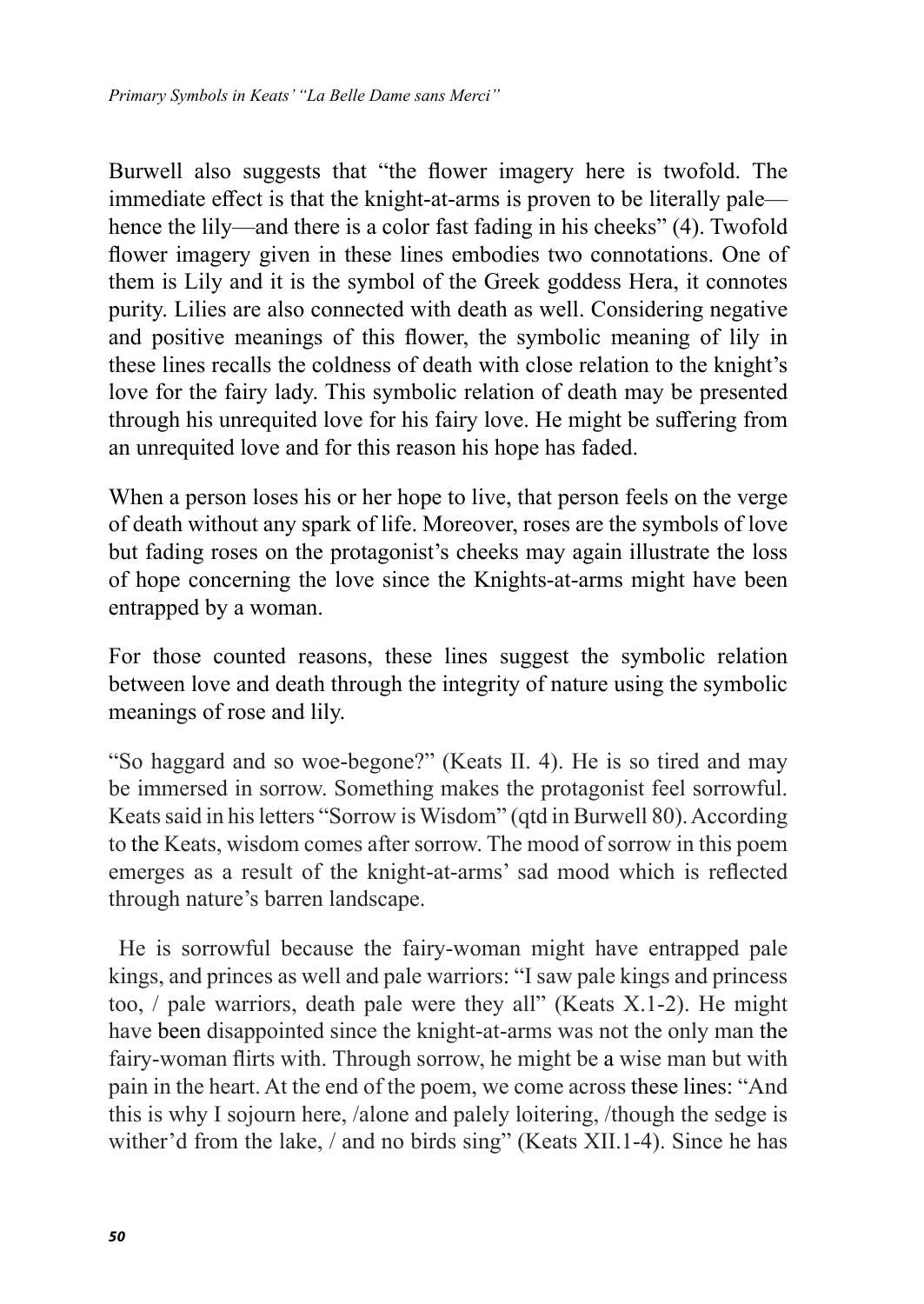seen the pale kings and princes as well and pale warriors who have been enslaved by the fairy woman, the knight's only solution might have been just waiting and this process of waiting may have led him to be wiser.

At the same time, he might have lost his reason for living since he has seen other pale kings. For the knight, love should have been the reason for living, when he has lost that feeling, he has lost the energy for living. This situation is reflected through the landscape. Birds do not sing anymore and he just waits.

"I met a lady in the meads/full beautiful, a faery's child/her hair was long, her foot was light, and her eyes wild" (Keats IX.12-15). In these lines, we come across the relation between love and nature. On the one side, an image of a beautiful women and on the other side the place of confrontation with this beautiful woman are given. Weismann states in her essay "Language Strange" that the first activity of the child-woman who serves as intermediary between the poet and nature, is introducing the knight to nature" (94).

The knight-at-arms encounters this woman in the meadow and this confrontation suggests a symbolic meaning. In other words, the woman image is correlated with nature; the beautiful woman in nature introduces nature to the knight. Moreover, 'wild eyes' symbolizes the beauty belonging to nature, untouched, innocent and as naïve as nature. Keats may try to adapt this beauty to nature loading with the same charge. "I made a garland for her head/ and bracelets too and fragrant zone;/ she look'd at me as she did love, / and made sweet moan "(Keats X.1-4). These lines are the symbol of love of the knight towards the faery-woman. The flower imagery suggests the relation between love and life. He makes a crown of flowers for her head, bracelets and a belt of flowers. There are flowers and the knight gives these vulnerable flowers to the fairy-woman. In this context, while flowers represent nature, offering them to her symbolizes the theme of love.

For Keats, love and nature are not independent poetic subjects. They are parallel, for we must experience both love and nature with full knowledge of the threat of time if we are to experience them truly; but love and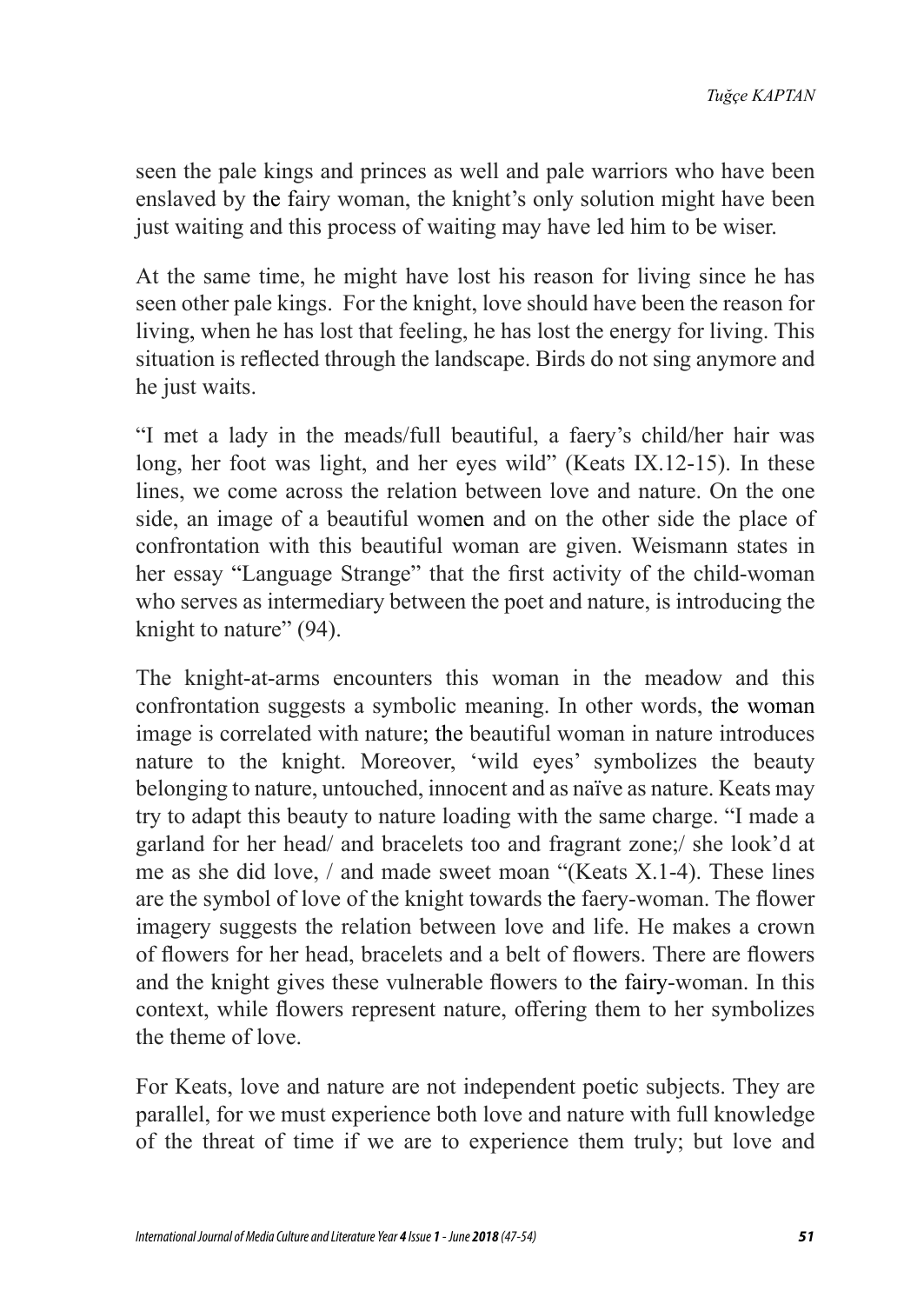nature are not connected by spiritual bonds (Weismann 101). In other words, nature and love are interwoven with each other. Weissman states in her "Language Strange" that "The fairy- woman offers a particular kind of transient bliss, a particular kind of imaginative experience- the joyful experience of communication with nature so desired by the English Romanticism poets" (3). The fairy-woman for the knight-at-arms may be a source of happiness and joy even if it is ephemeral. The protagonist knight-at-arms' desire for the woman is met by nature since wild eyed woman exists in nature.

The existence of love also is the symbol of life in this poem. Before confronting the fairy-woman, nature looked barren, desolate and lifeless. However, after running up against her, the protagonist might be offered a particular kind of transient bliss. Therefore, this desolate and turbulent autumn landscape, lacking liveliness and vitality, may disappear all of a sudden and this time nature becomes a symbol of life for the protagonist knight- at- arms rather than lifelessness.

The relation between love and nature have been illustrated throughout the paper. Moreover, the close connection between nature and woman is an undeniable occurrence. Therefore, the existence of close relation between love, woman and nature is a stubborn fact. The knight's first acquaintance with nature is provided by the fairy-lady. This introduction is another means of confirming a close connection between nature and woman. When the knight has come across the faery-woman, she might have been the source of bliss for the knight. He illustrates his happiness through nature's symbols and makes garland for her head and bracelets too.

However, nature does not treat submissively on every occasion. Sometimes it destructs us: "For sidelong would she bend, and sing/ a faery's song" (Keats XI.4-5). In these lines the woman's singing a faery's song may refer to the Siren in mythology. Siren was a creature half bird and half woman in Greek mythology, who lured sailors into destruction by the sweetness of her songs (Encyclopedia Britannica). As stated before, the poem shows the relation between love and nature fed by mythology. When she sings faery's song, she may allure all the men and entrap them.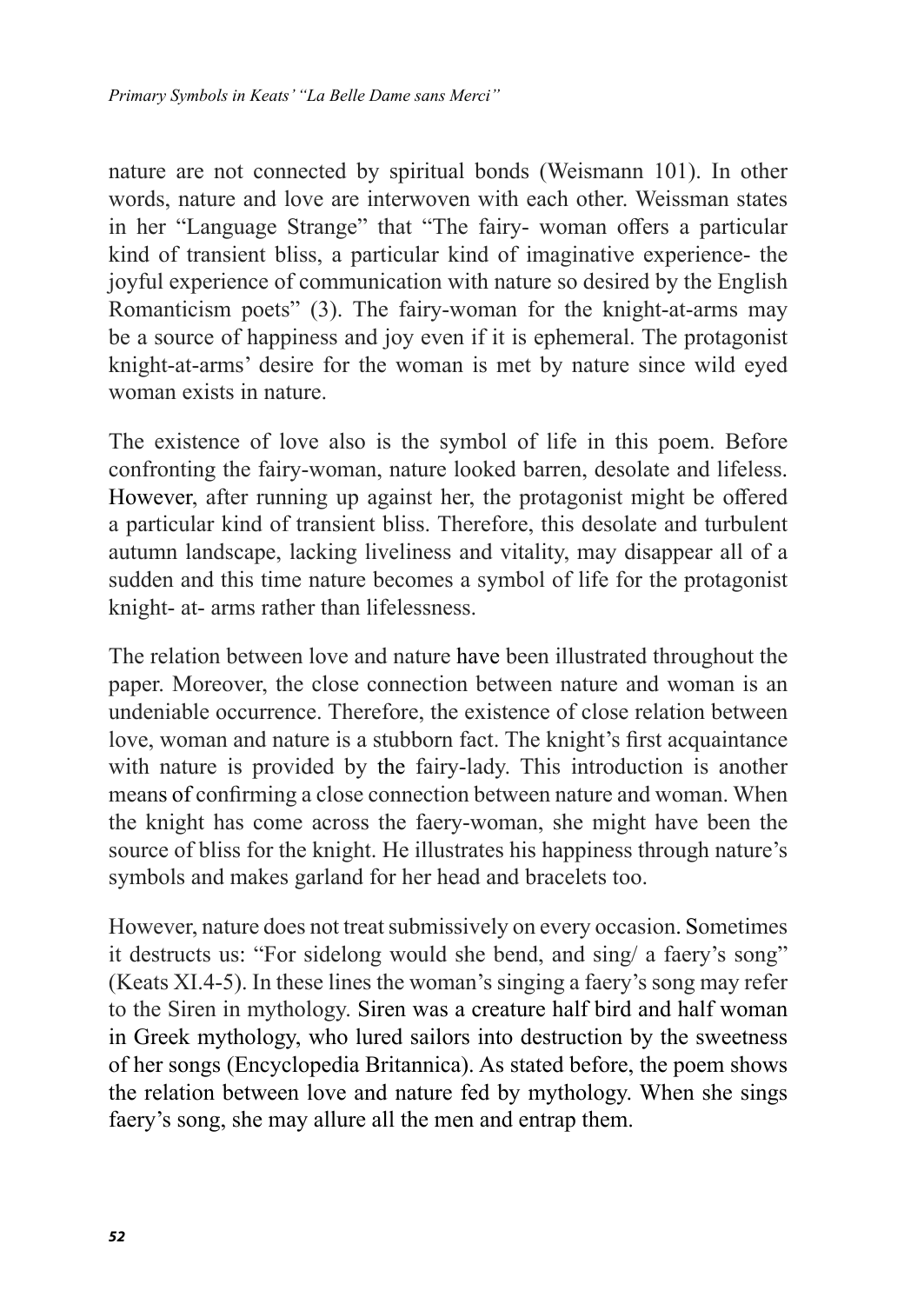This sweet voice and her seductive song might be the end of the knight's life. If she entraps all men, then the protagonist may remain with the pain in his heart causing him to stay. "The introduction to nature ends in seduction and betrayal" (Weismann 95). Nature may destruct us as woman do in this poem leaving the knight with a loss of hope. Betrayal by love leads the knight to consider the nature as barren and so the protagonist loses his hope. Weissman states in her "Language Strange" that "For Keats, nature is only nature; but no poet has ever made it more beautiful than he does. We can love nature, even if it does not speak to us and does not love us." (100).

As stated before, the faery-woman is the symbol of nature. Nature does not love us, but it does not matter because nature unconditionally offers "beauty, joy and comfort" (Weisman, 100). Similarly, even if she does not love the knight, loving faery woman gives the knight hope for living. "And sure in language strange she said/ I love thee true" (Keats XII.3-4).

"She took me to her elfin grot,/and there she wept, and sigh'd full sore,/ and there I shut her wild eyes/ with kisses four " (VIII.1-4). The woman with no mercy took the man to her cave and he put her to sleep with four kisses. Elfin grot symbolizes the excessive feeling of love shown towards the woman. The knight is probably very in love because he could easily go in the cave without any hesitation. She may have taken him there to end his life, but again, it did not matter for the knight. These lines implicitly symbolize the relation between love and death with the knight's going into the grotto. The knight may have run the risk of dying in the face of love, a strong life motivation.

Throughout the article, Keats' poem "La Belle Dame sans Merci" is given with the theme of the protagonist knight's love for a beautiful woman who does not have pity. The Knight's love for the La Belle Dame illustrates love as a symbol of life and death. The fairy-woman's offer of a transient bliss, a particular kind of imaginative experience to the knight, proves that love has been the source of life for the knight despite its brooding aspects. The poem also reveals the relation between love and nature through the knight as when he was disappointed, he lost joy to live. This desperate and hopeless mood was reflected through the desolate, and barren autumn landscape.